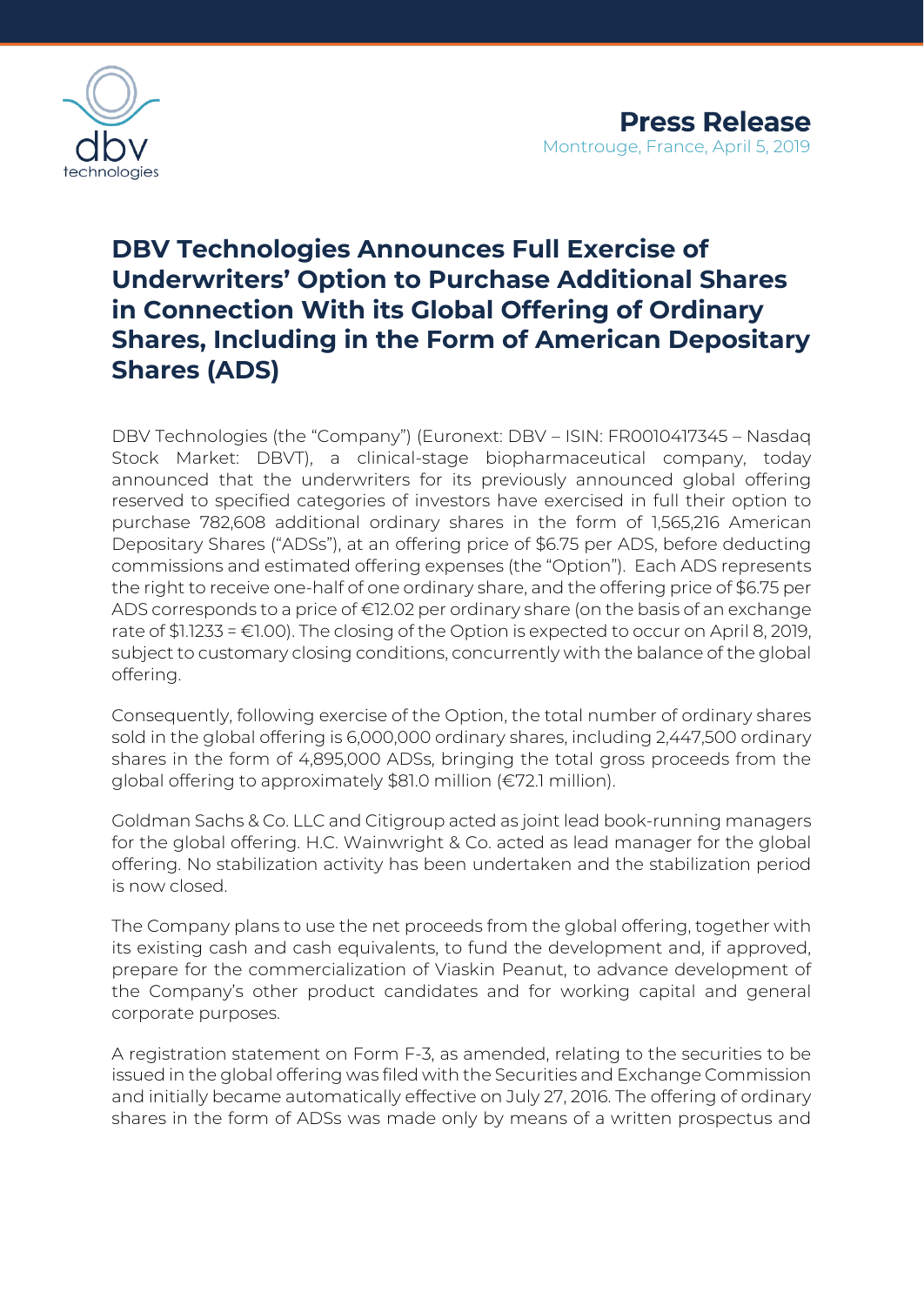

prospectus supplement that form a part of the registration statement. A final prospectus supplement and accompanying prospectus relating to and describing the terms of the offering was filed with the Securities and Exchange Commission and is available on the Securities and Exchange Commission's website at [www.sec.gov.](http://www.sec.gov/) Copies of the final prospectus supplement and accompanying prospectus may also be obtained for free from: Goldman Sachs & Co. LLC, Attention: Prospectus Department, 200 West Street, New York, NY 10282, via telephone: 1-866- 471-2526, facsimile: 212-902-9316 or via email: [prospectusgroup](mailto:prospectusgroup-ny@ny.email.gs.com)[ny@ny.email.gs.com;](mailto:prospectusgroup-ny@ny.email.gs.com) or Citigroup, c/o Broadridge Financial Solutions, 1155 Long Island Avenue, Edgewood, New York, 11717 or via telephone: 800-831-9146. No prospectus subject to approval by the French Autorité des Marchés Financiers (AMF) has been filed in France in connection with the global offering.

\* \* \*

### About DBV Technologies

DBV Technologies is developing Viaskin®, a proprietary technology platform with broad potential applications in immunotherapy. Viaskin is based on epicutaneous immunotherapy, or EPIT®, DBV's method of delivering biologically active compounds to the immune system through intact skin. With this new class of self-administered and non-invasive product candidates, the Company is dedicated to safely transforming the care of food allergic patients, for whom there are no approved treatments. DBV's food allergies programs include ongoing clinical trials of Viaskin Peanut and Viaskin Milk, and preclinical development of Viaskin Egg. DBV is also pursuing a human proof-of-concept clinical trial of Viaskin Milk for the treatment of Eosinophilic Esophagitis, and exploring potential applications of its platform in vaccines and other immune diseases. DBV Technologies has global headquarters in Montrouge, France and offices in Bagneux, France, Summit, NJ and New York, NY. The Company's ordinary shares are traded on segment B of Euronext Paris (Ticker: DBV, ISIN code: FR0010417345), part of the SBF120 index, and the Company's ADSs (each representing one-half of one ordinary share) are traded on the Nasdaq Global Select Market (Ticker: DBVT).

#### Forward Looking Statements

This press release contains forward-looking statements, including statements about the expected closing of the global offering, including the Option, and the anticipated use of proceeds from the offering. These forward-looking statements are not promises or guarantees and involve substantial risks and uncertainties. Factors that could cause actual results to differ materially from those described or projected herein include risk associated with market and other financing conditions, risks associated with clinical trials and regulatory reviews and approvals, and risk related to the sufficiency of the Company's existing cash resources and liquidity. A further list and description of these risks, uncertainties and other risks can be found in the Company's regulatory filings with the French Autorité des Marchés Financiers and U.S. Securities and Exchange Commission, including in the Company's Annual Report on Form 20-F for the year ended December 31, 2018. Existing and prospective investors are cautioned not to place undue reliance on these forward-looking statements, which speak only as of the date hereof. The Company undertakes no obligation to update or revise forward-looking statements as a result of new information, future events or circumstances, or otherwise, except as required by law.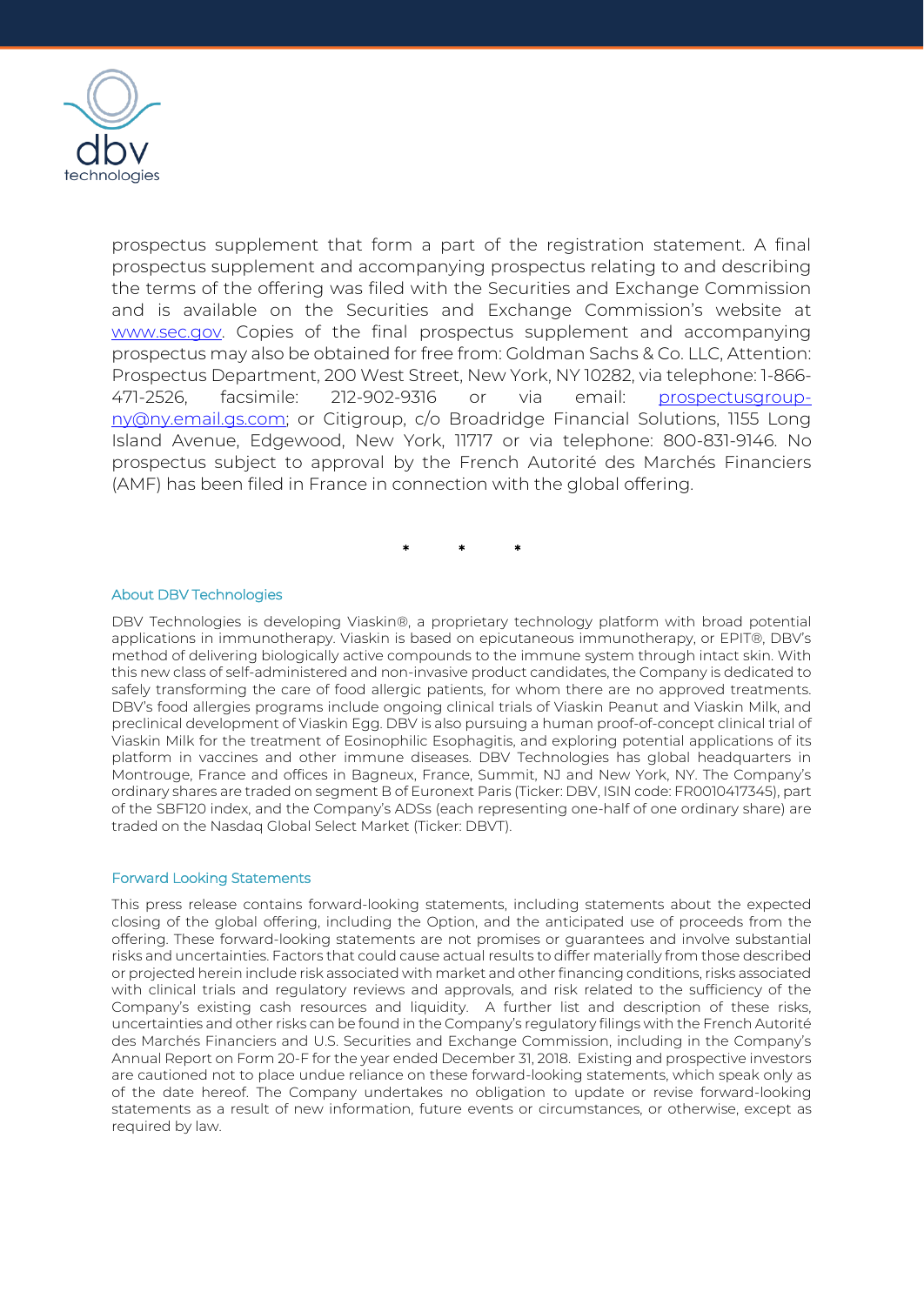

# DBV Investor Relations Contact

Sara Blum Sherman Senior Director, Investor Relations & Strategy +1 212-271-0740 [sara.sherman@dbv-technologies.com](mailto:sara.sherman@dbv-technologies.com)

## DBV Media Contact

Joe Becker VP, Global Corporate Communications +1-646-650-3912 joseph.becker@dbv-technologies.com

### **Disclaimers**

This press release does not constitute an offer to sell nor a solicitation of an offer to buy, nor shall there be any sale of ordinary shares or ADSs in any state or jurisdiction in which such an offer, solicitation or sale would be unlawful prior to registration or qualification under the securities laws of any such state or jurisdiction.

The distribution of this document may, in certain jurisdictions, be restricted by local legislations. Persons into whose possession this document comes are required to inform themselves about and to observe any such potential local restrictions.

No prospectus subject to approval by the French Autorité des Marchés Financiers (AMF) has been filed in connection with the global offering. Copies of the Company's Reference Document, including the risk factors, registered by the AMF on April 1, 2019, under No. D.19-0235 are available for free at the Company's head office located at: 177-,181 avenue Pierre Brossolette, 92120 Montrouge, France, and on the AMF's website at [www.amf-france.org.](http://www.amf-france.org/) 

This document does not constitute an offer to the public in France and the securities referred to in this document can only be offered or sold in France pursuant to article L. 411-2-II of the French Monetary and Financial Code to (i) providers of third party portfolio management investment services, (ii) qualified investors (investisseurs qualifiés) acting for their own account and/or (iii) a limited group of investors (cercle restreint d'investisseurs) acting for their own account, all as defined in and in accordance with articles L. 411-1, L. 411-2 and D. 411-1 to D. 411-4 and D. 754-1 and D. 764-1 of the French Monetary and Financial Code.

This announcement is not an advertisement and not a prospectus within the meaning of Directive 2003/71/EC of the European Parliament and of the Council of 4 November 2003, as amended (the "Prospectus Directive").

With respect to the member States of the European Economic Area, no action has been undertaken or will be undertaken to make an offer to the public of the securities referred to herein requiring a publication of a prospectus in any relevant member State. As a result, the securities may not and will not be offered in any relevant member State except in accordance with the exemptions set forth in Article 3(2) of the Prospectus Directive or under any other circumstances which do not require the publication by the Company of a prospectus pursuant to Article 3 of the Prospectus Directive and/or to applicable regulations of that relevant member State.

This document is only being distributed to, and is only directed at, persons in the United Kingdom that